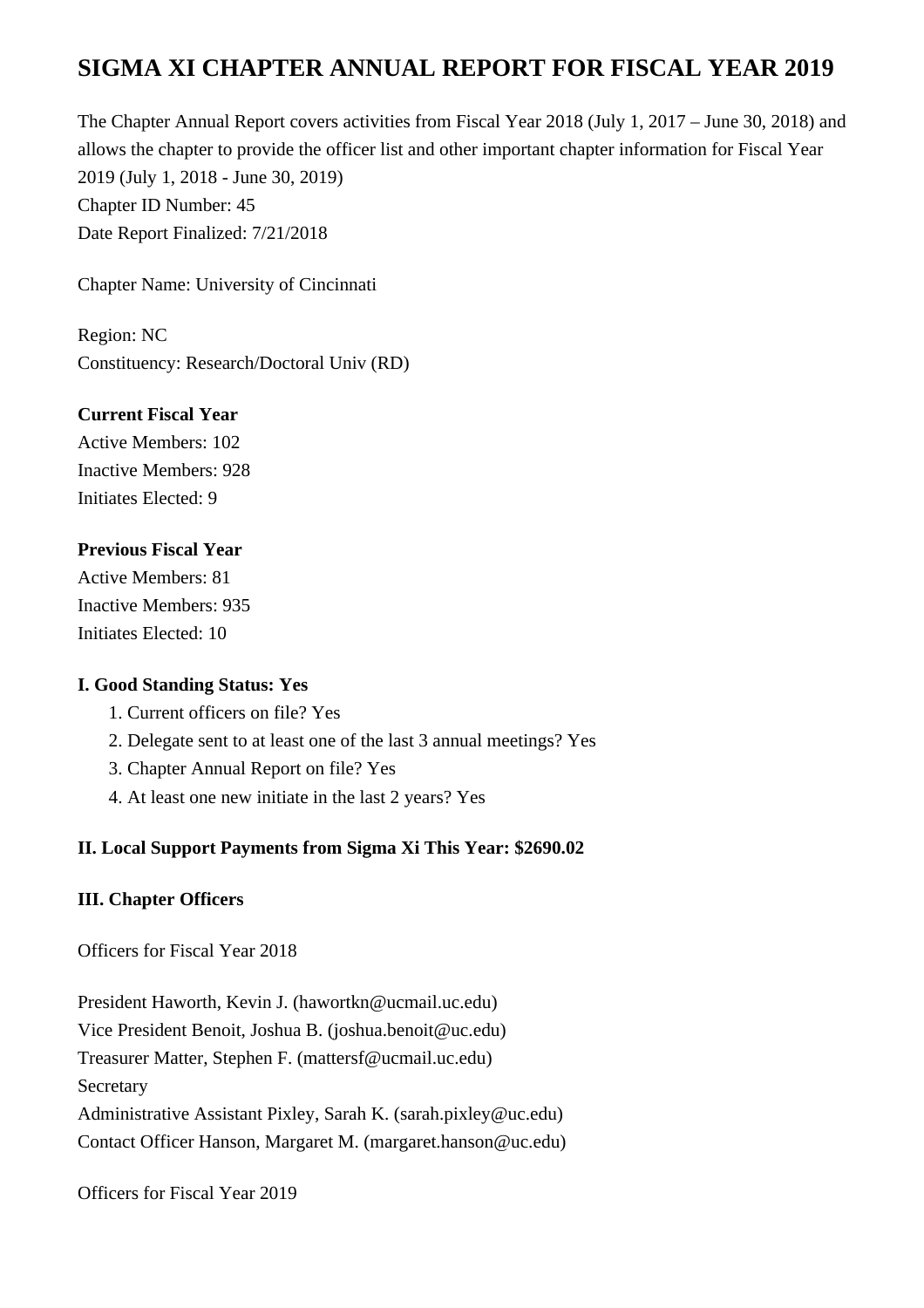President Benoit, Joshua B. (joshua.benoit@uc.edu) Vice President Dietsch, Craig W. (dietscc@ucmail.uc.edu) Treasurer Matter, Stephen F. (mattersf@ucmail.uc.edu) Secretary Vonderheide, Anne M. (pawleca@ucmail.uc.edu) Administrative Assistant Hanson, Margaret M. (margaret.hanson@uc.edu) Contact Officer Haworth, Kevin J. (hawortkn@ucmail.uc.edu)

## **IV. Delegate for Upcoming Annual Meeting**

To remain in good standing, the chapter must send a delegate to at least one Annual Meeting every 3 years.

Date the chapter last had representation at the Sigma Xi Annual Meeting: 1/8/2018 Delegate:

#### **V. Chapter Operations**

Identified new chapter leaders? Yes Developed a chapter leader succession plan? Yes Increased the number of members involved in or attending chapter activities? Yes Reached out to inactive chapter members? Yes Nominated new faculty, researchers or institutional leaders for Sigma Xi membership? Yes Sent a student to the Sigma Xi Annual Meeting and Student Research Conference? No Had a student involved in the Student Research Showcase? No Communicated with chapter members via the Sigma Xi online chapter community? Yes Communicated with chapter members via an electronic newsletter? No Chapter mentored another chapter? No Chapter worked with high school students? No

# **VI. Chapter Activities**

Would you like to self-nominate the chapter for a chapter award? Yes

Activity Type: Chapter Annual Meeting Name of Activity: UC Sigma Xi Fall Mixer

Activity Date: 10/19/2017

Activity Details: The fall mixer included networking opportunities during a cocktail reception, formal welcome by our Chapter President, recognition of new members, a call for officer nominations, and recognition of National GIAR Awardees. The central activity was introductions of, and presentations by, our Chapter's graduate awardees, who received our Chapter's GIAR awards the previous spring. Graduate students in the departments of Biomedical Engineering (Nava Rijal), Chemistry (Rebecca Haley), and Geology and Anthropology (Jenelle Wallace), and Biological Sciences (Amanda Powers) each made a 15-minute presentation and answered questions.

Activity Was: 100% sponsored by chapter Activity Participation: 30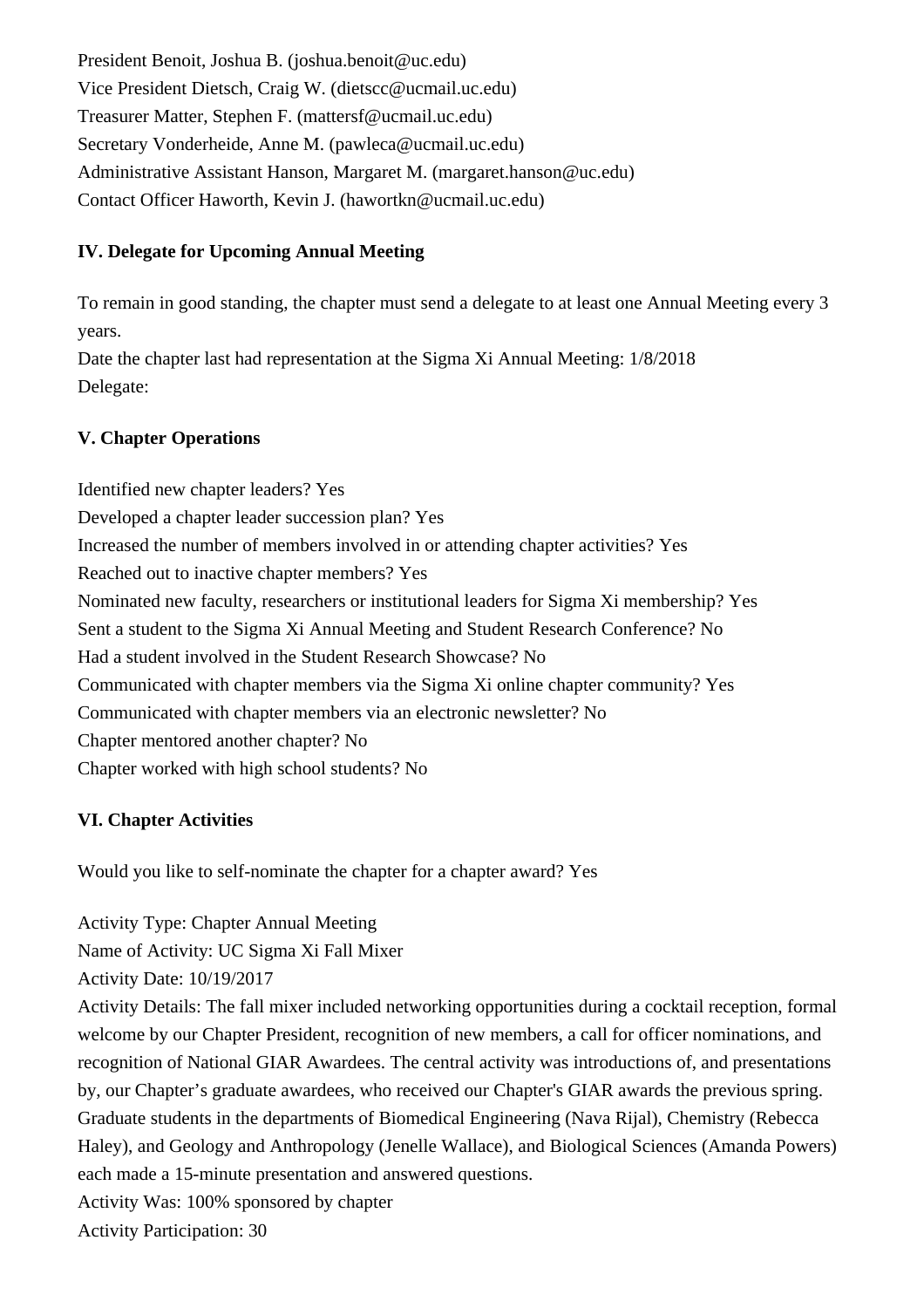Activity Participation Percentage: 75 Activity Years Occuring: Continuing Activity Chapter Health: Yes. This event is one of the regular activities that brings our members together and also serves as a membership recruitment event. Activity Share Details: Yes Activity Target Audience: Undergraduates, Graduates, Professionals, Members Activity Modified Date: 7/1/2018 1:21:57 PM Activity Type: Chapter Networking Event Name of Activity: UC Sigma Xi Spring Mixer Activity Date: 2/28/2018 Activity Details: In this activity, we accounted our 2018 GIAR winners (who will give presentations on their research at the 2018 Fall Mixer). We also recognized the winners of our Excellence in Outreach award, which went to 2 individuals this year, Rickey Terrell (an undergraduate) and Rachel Bosch (graduate student). We also had a lecture from our 2018 Young Investigator Awardee, Joshua Benoit Activity Was: 100% sponsored by chapter Activity Participation: 40 Activity Participation Percentage: 75 Activity Years Occuring: Continuing Activity Chapter Health: Yes. The event allows us to bring together members and recognize outstanding contributions of both members and non-members. Also used the event for recuitment Activity Share Details: Yes Activity Target Audience: Undergraduates, Graduates, Professionals, Members Activity Modified Date: 7/1/2018 1:29:03 PM

Activity Type: Grants-in-Aid of Research

Name of Activity: Grant-in-Aid of Research Award

Activity Date: 1/19/2018

Activity Details: The UC Sigma Xi Chapter accepts applications from full-time matriculated undergraduate and graduate students for Grants-in-Aid of Research in all areas of science and engineering. Three to four awards are made annually. Students use their funding for travel expenses to and from a research sites, to present research results at a national science or engineering meeting, or for purchase of consumable research materials and supplies or non-standard laboratory equipment necessary to complete a specific research project. Funds are not used for stipends or salaries. Recipients must be a full-time UC student, but are not required to be an Associate Member of Sigma Xi at the time of application, although each recipient's primary faculty research project mentor must be an active (dues-paying) Full Member of Sigma Xi (National and UC Chapter). Applicants are encouraged to apply for Associate Membership in Sigma Xi under the sponsorship of a Full Member and awardees receive a free year of membership as part of their award. Our Chapter can afford awards up to \$2,000 thanks to financial support from the UC Office of Research and the UC Graduate School. Activity Was: Created and organized by chapter Activity Participation: 14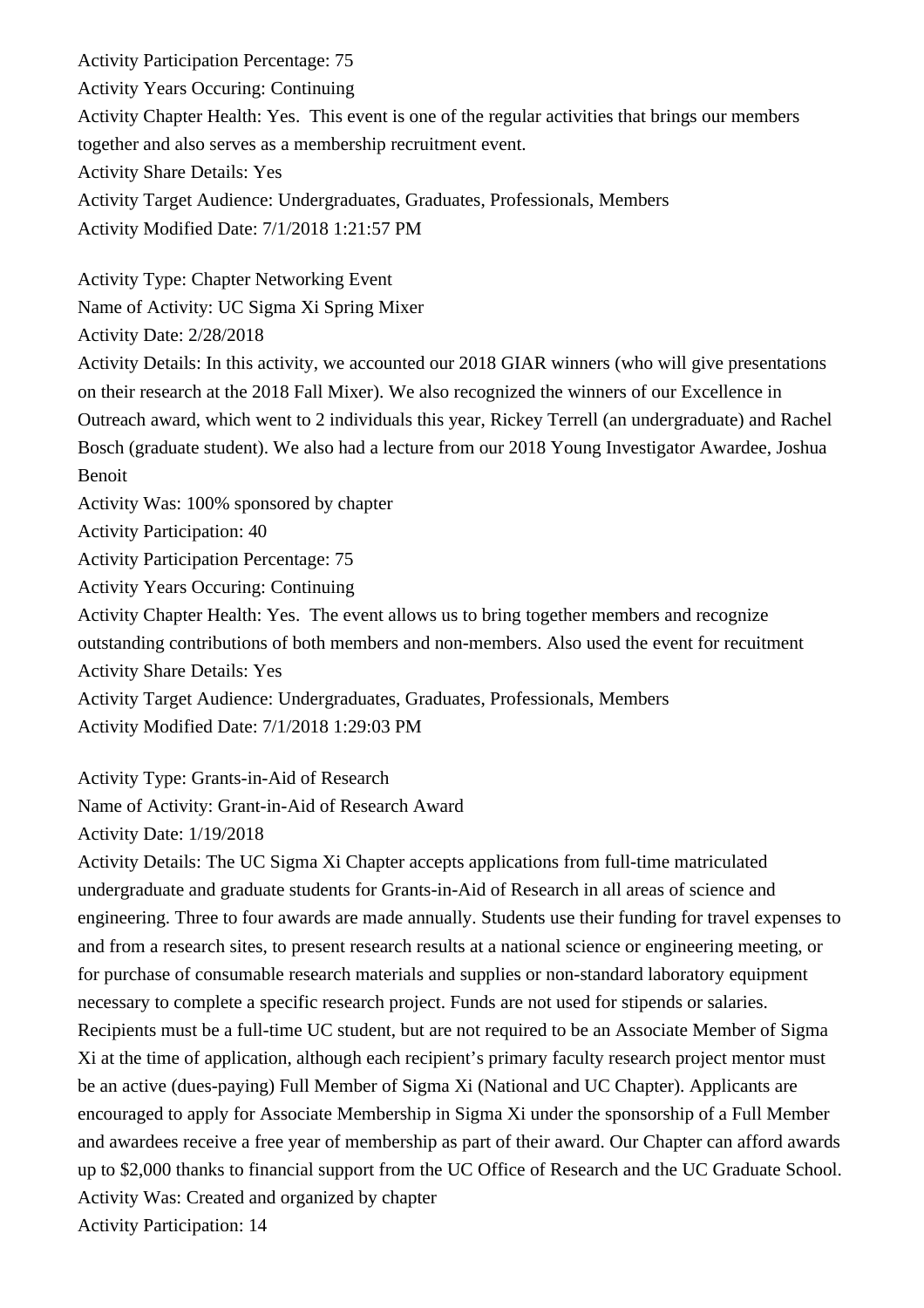Activity Participation Percentage: 50 Activity Years Occuring: Continuing Activity Chapter Health: The GIAR is vital to the chapter not just because it serves our mission, but the award enables us to have speakers (the awardees) for our Fall Mixer Event. Activity Share Details: Yes Activity Target Audience: Undergraduates, Graduates Activity Modified Date: 7/2/2018 11:29:50 AM Activity Type: Chapter Award Name of Activity: Young Investigator Award Activity Date: 1/19/2018 Activity Details: The UC Chapter of Sigma Xi receives nominations annually for the Sigma Xi Young Investigator Award. This annual award, presented in conjunction with the Office of the Vice President for Research, recognizes a junior faculty member at UC for their early career distinguished research accomplishments in a field of science or engineering appropriate to Sigma Xi. The Violet M. Diller Endowment makes this award possible to the UC Chapter of Sigma Xi and the Office of the Vice President for Research. A brief biography of this year's award winner was posted on our Chapter's website and distributed to all active and unactive UC Sigma Xi members to encourage attendance at our Spring Mixer. Activity Was: 100% sponsored by chapter Activity Participation: 2 Activity Participation Percentage: 100 Activity Years Occuring: Continuing Activity Chapter Health: This award allows the chapter to recognize one faculty member within 10 year of receiving their PhD. The awardee then provides a lecture for our Spring Mixer Activity Share Details: Yes Activity Target Audience: Professionals, Members Activity Modified Date: 7/2/2018 11:31:07 AM Activity Type: Other Name of Activity: Website Revamp Activity Date: 5/15/2018 Activity Details: We are nearing completion of a revamped website for our Chapter. The new website will be modern and mobile friendly. It will also be easy to manage as we update it to announce new awards and activities. The nearly completed draft website is available at: http://multisiteuctestdev.azurewebsites.net/sigma Activity Was: 100% sponsored by chapter Activity Participation: 1 Activity Participation Percentage: 100 Activity Years Occuring: New Activity Chapter Health: Updating our website allows us to better advertise all the chapter has to offer. Activity Share Details: Yes Activity Target Audience: K-12, Undergraduates, Graduates, Professionals, Members,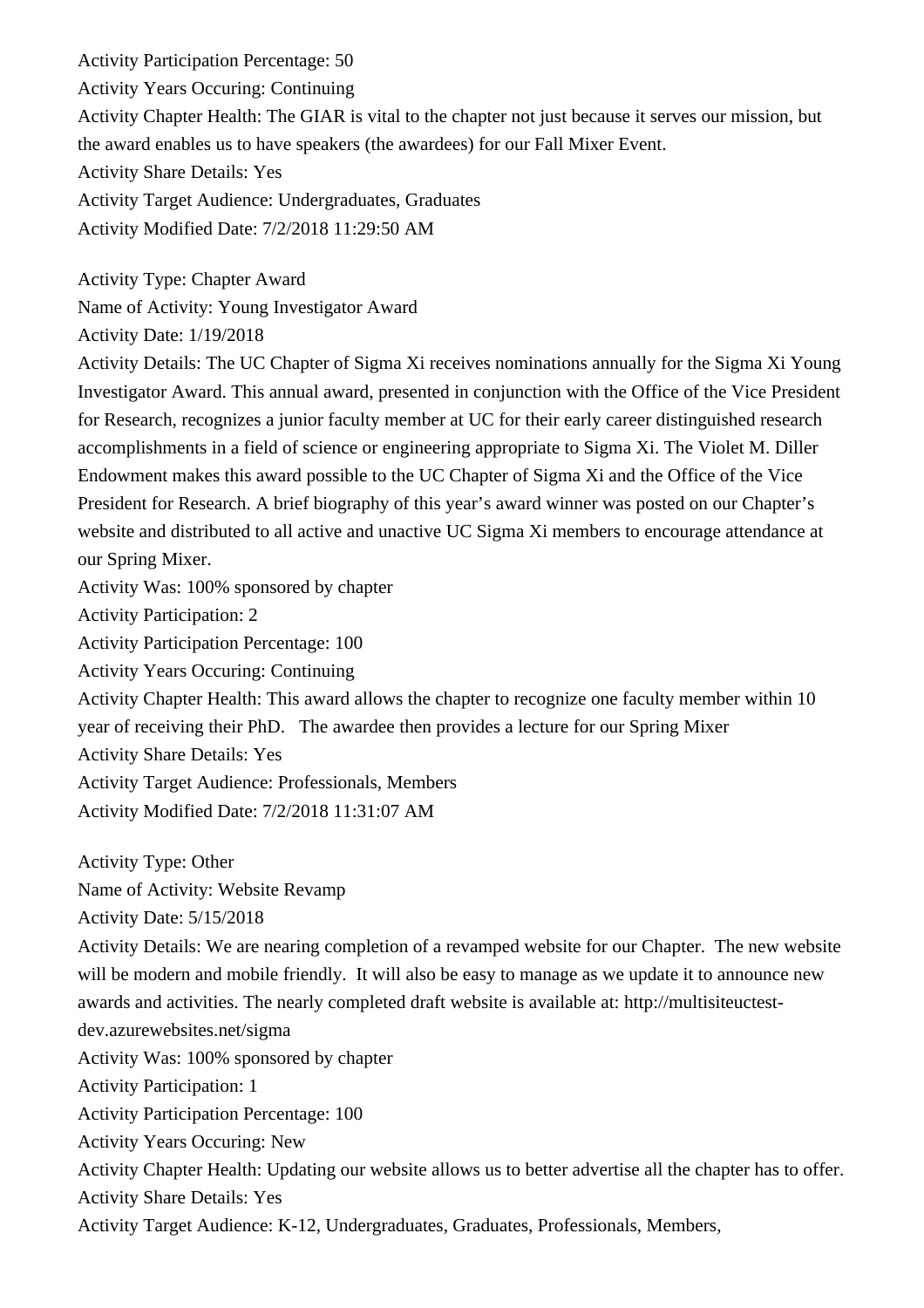Community/General Public Activity Modified Date: 7/1/2018 1:52:52 PM

Activity Type: Other Name of Activity: Application for Science Festival Alliance Proposal Activity Date: 3/5/2018 Activity Details: Craig Dietsch, our FY2018 past president and co-organizer of our new Science Shots event led the chapter in developing a grant application to allow us to have more Science Shot events throughout the year. We are still waiting to hear back on whether the grant will be funded. Activity Was: Created and organized by chapter Activity Participation: 4 Activity Participation Percentage: 100 Activity Years Occuring: New Activity Chapter Health: This activity is designed to bring in new funds to the chapter in order to promote our science outreach activities. Activity Share Details: Yes Activity Target Audience: K-12, Undergraduates, Graduates, Professionals, Members, Community/General Public Activity Modified Date: 7/1/2018 1:55:31 PM

Activity Type: Chapter Award

Name of Activity: Excellence in Outreach Award

Activity Date: 1/19/2018

Activity Details: This award was started in 2016 to honor an outstanding undergraduate, graduate student, or post-doc who instills in K-12 or the greater community an excitement and understanding about the sciences (biology, chemistry, physics, ethics in science etc.) mathematics, engineering or technology. The awardee receives a certificate and check for \$250. The monetary award is made possible through matching contributions from the Sigma Xi National Office and the Violet M. Diller Endowment to the University of Cincinnati Sigma Xi Chapter. The awardee will be acknowledged and check delivered at our annual UC Sigma Xi Spring Mixer. This year's winners were Rachel Bosch and Rickey Terrell.

Activity Was: 100% sponsored by chapter

Activity Participation: 5

Activity Participation Percentage: 50

Activity Years Occuring: Continuing

Activity Chapter Health: This award allows us to recognize trainees (students and fellows) who are promoting science in the community.

Activity Share Details: Yes

Activity Target Audience: Undergraduates, Graduates

Activity Modified Date: 7/2/2018 11:30:46 AM

Activity Type: Science Cafe Name of Activity: Sciences Shots